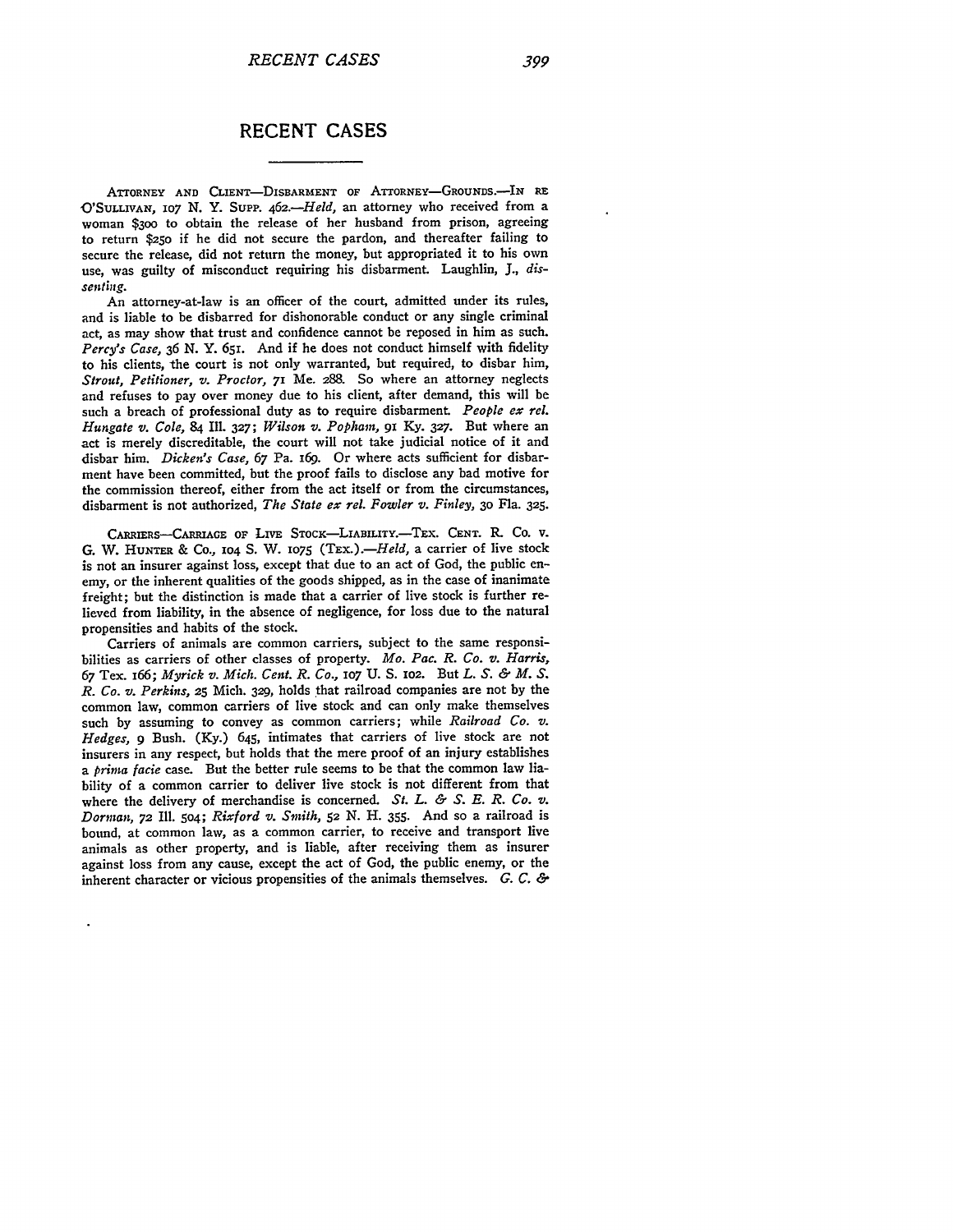*S. F. Ry. Co. v. Trawick,* 68 Tex. **314;** *The Ga. R. R. v. Spears, 66* Ga. 485. Thus, where the cause of the damage, for which recovery is sought, is not connected with the inherent nature or vicious propensities of the animals undertaken to be carried, the carrier is liable. *McCoy v. The K. & D. M. R. Co.,* 44 Iowa, 424; *Lindsley v. M. & St. P. R. Co.,* 36 Minn. 539. And further, the *onus* is on the carrier to account for the stock delivered to it and lost during transit, without affirmative proof of negligence by the shipper, except in the case of special contracts. *McBeath v. Wab. St. L. & Pac. Ry. Co., 20* Mo. App. 445-

CARRIERS-PASSENGERS' BAGGAGE-CARRIERS **AS** WAREHOUSEMEN.-KRES-SIN V. **CENTRAL** RY. Co., **1o3** N. Y. Surpp. *002.-Held,* that where baggage is carried on the train with the passenger so that he is present upon its arrival, he must take it away as soon as practical; and if, for his own convenience, he chooses to leave it with the carrier, the latter becomes a warehouseman.

It is a general rule that when a passenger fails to claim his baggage within a reasonable time after the arrival at its destination, the extraordinary liability of the carrier is changed to that of an ordinary bailee for hire. *Chicago & Alton Ry. Co. v. Addizoat,* **17** Ill. App. **632.** A "reasonable time" within the meaning of this rule depends upon what is the usual course of business at the place where the baggage arrives, the customs of the company, the manner of transporting baggage from the station, and all the circumstances surrounding the case. *Ouimit v. Henshaw,* 35 Vt. 6o5; *Mote v. Chicago & N. W. R. R. Co.,* **27** Iowa *22.* It has been held in a number of cases that it is the duty of the passenger to present his check and receive his baggage immediately upon its arrival, making due allowance for delay caused by the crowaed state of the depot at the time. *K. C. F. S. & M. P. Co. v. McGahey,* 63 Kan. 344; *G. H. & San Antonio R. R. Co. v. Smith,* 81 Fexas, 479. And it seems that a passenger cannot extend the strict and rigid liability of a common carrier as an insurer by postponing the time of taking possession of baggage for his own convenience, or on account of peculiar circumstances. *Chicago, R. L & P. R. Co. v. Boyce,* 73 Ill. **510;** *Steamboat v. Smart, iO7* Pa. 492. If the baggage is sent on ahead to be held until the arrival of the next train, or is held on request until the passenger can conveniently send for it, the carrier holds it merely as a warehouseman. *Laffray v. Grummond,* 74 Mich. i86; *Ga. Ry. & Banking Co. v. Thompson, 86* Ga. **327.** However, the carrier must perform its duty to the passenger, and it is not discharged from liability as an insurer until the baggage has been put in a proper place, ready for delivery, and the passenger has been given a reasonable opportunity, under the existing circumstances, to claim it. *Dininny v. PN. Y. & N. H. R. Co., 49* **N. Y.** 546; *Toledo, St. Louis & K. C. R. Co. v. Tapp, 6* Ind. App. **304.**

CARRIERS-PERSONAL INJuRIEs-AsSAULTS BY **EMPLOYEEs.-ZEccARDI V.** YONKERS R. Co., 83 N. E. 31 (N. Y.).-Plaintiff was a passenger on defendant's car. The conductor quarreled with another passenger and ejected him, whereupon he and the conductor engaged in a fight upon the ground, the car being stopped at the time. Plaintiff, not knowing what the fight was about, stepped betwcen to separate them, when the motorman assaulted him. *Held:* defendant owed him no duty. Chase and Hiscock, J.J., *dissenting.*

The law implies a contract upon the part of a carrier of passengers for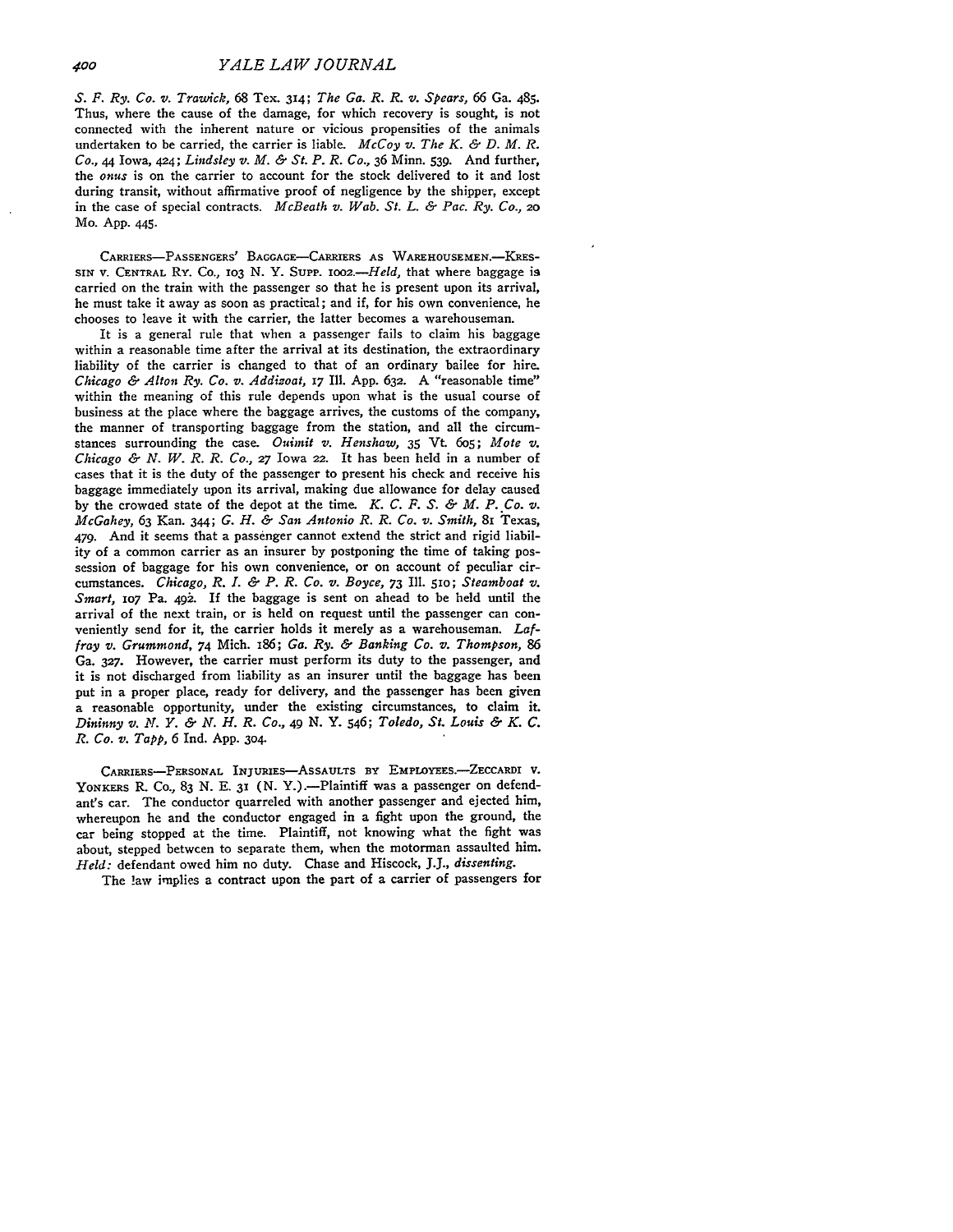the protection of the party carried from the insults and wanton utterances of<br>strangers, fellow-passengers, the carrier and its servants. Winnegar v. Cen-<br>tral Passenger Railway Co., 85 N. Y. 547. And the best considered tion continues, even though the passenger leave the car. Conroy v. C., etc., R. R. Co., 96 Wis. 243. So if he leaves at a regular station from motives of either business or curiosity. Chicago, R. I. & P. R. R. Co. v. Satt

CONTRACT—ATTORNEY AND CLIENT—LIABILITY FOR EXPENSES.—ARGUS CO. V. HOTCHKISS ET AL., IO7 N. Y. SUPP. 138.—Held, an attorney's negotiation for work to be done in a law suit is the act of an agent for a known principal, and f Chester and Cochrane, J.J., *dissenting*.<br>There has been great divergency in the holdings of the courts upon the

relationship of attorney and client. An attorney at law has authority by virtue of his employment, to do in behalf of his client all acts, in and out of court, necessary or incidental to the prosecution and management of authority of the attorney extends only to the control and prosecution of the case. Ratican v. Union Depot Co., 80 Mo. App. 528. Therefore, when an attorney borrowed money in order to pay court expenses, so as to save his that he was contracting as agent for his client.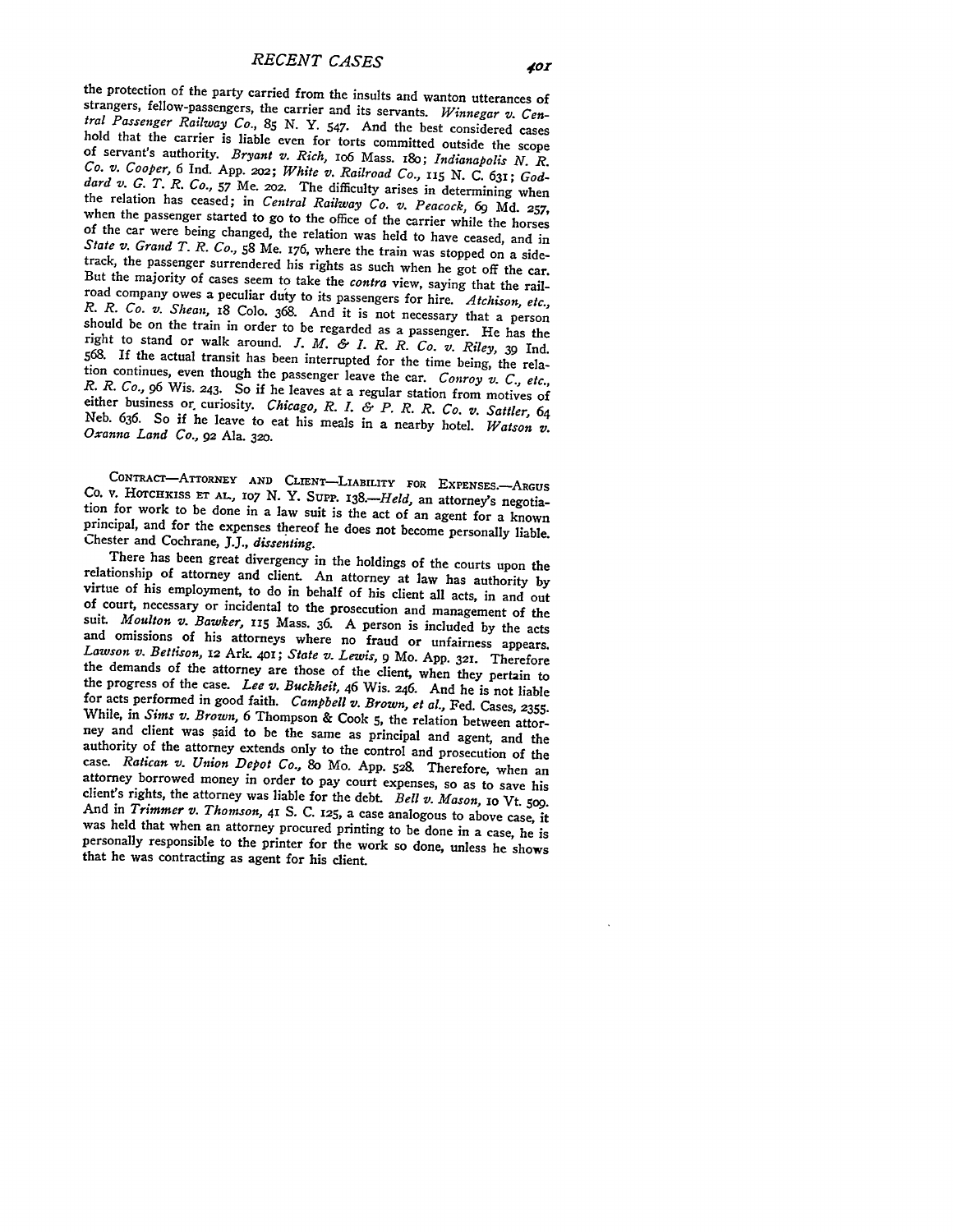CRIMINAL LAW-JURISDICTION OF OFFENSE-LOCALITY OF OFFENSE. COMMONWEALTH v. BALL **ET AL.,** 104 **S.** W. **325** *(Ky.) .- Held,* where deceased was shot in one state, and died in another state, the crime was committed in the state where the shooting occurred, and the courts of that state have jurisdiction.

Homicide is committed in the state where the felonious act occurs, although death takes place in another state. *U. S. v. Guiteau,* io Fed. 161; *State v. Garrison,* **147** Mo. 548. So, where a mortal blow is struck in a United States fort and death occurs in the state outside the fort, the state has no jurisdiction over the homicide. *State v. Kelly, 76* Me. 331. But there is a contrary view, for homicide is only completed when death occurs. *U. S. v. Bladen,* Fed. Cas. No. 14,605; *Commonwealth v. Linton,* 2 Va. Cas. 205. And a statute giving the state authority to convict a citizen of another state or country for homicide, where the injured party died within the state, the injuries having been inflicted upon the high seas or in another state, is constitutional. *Commonwealth v. Macloon,* **io** Mass. **I.** But a statute is also valid which declares that prosecution may be maintained in a state where the fatal blow has been struck, although death occurs elsewhere. *Green v. State,* 66 Ala. **40.** And, where one stands in one state and shoots a person in another state, the murder is committed in the latter state and its courts alone have jurisdiction of the offense. *State v. Hall,* **114 N. C. 969.**

DAMAGES-MEASURE-DESTRUCTION **OF GROWING CROPS.-BERARD ET AL.** v. ATCHISON & N. R. **Co. ET AL., 113 N.** W. 537 *(NFB.).-Held,* the measure of damages for the destruction of a growing crop is the value of the crop at the time of its destruction.

The measure of damages for the destruction of a growing crop is the value of the crop in the condition it was in at the time of the injury. Colo. *Con. L. &. W. Co. v. Hartman,* 5 Colo. App. I5o; *Richardson v. Northrup,* 66 Barb. (N. Y.) **85.** For a growing crop has an approximate value, at every stage of its growth, and the measure of damages is the value of the crop at the time of its destruction with lawful interest from that time to the present. *Clarke v. Banks,* 6 Houst. (Del.) 584; *Ry. Co. v. Lyman,* **57** Ark. 512. And, in estimating the value of growing crops destroyed, it is proper to take into consideration the fact that the land was very fertile and productive, and that it had for a number of years produced better crops, and they had brought better prices than the average. *Economy Light & Power Co. v. Cutting,* 49 **Ill.** App. 422. But, in *Shotwell v. Dodge,* 8 Wash. 337, in an action for damages for the loss of a hop crop, the measure of damages is said to be the market value of the crop alleged to be lost, over the cost of producing, harvesting and marketing. And the measure of damages is the market value of the crop at the time of its injury, less the fitting of it for market, and diminished by whatever the value of the portion saved, if any, may be. *Smith v. C. C. & D. R. R. Co.,* 38 Ia. 518. But evidence of what the value of a crop would have been if it had matured is of too speculative a character to form a proper basis for damages. *L & G. N. Ry. Co. v. Benitos,* **59** Tex. **326.**

DIVORE-REvIEW-EFFEcT OF DEATH OF **SUCCESSFUL** PARTY.-CHATTER-**TON ET AL.** V. CHATTERTON, **83** N. E. 161 *(ILL.).-Held,* that a husband against whom a decree of divorce was granted at the suit of the wife, may, after the

402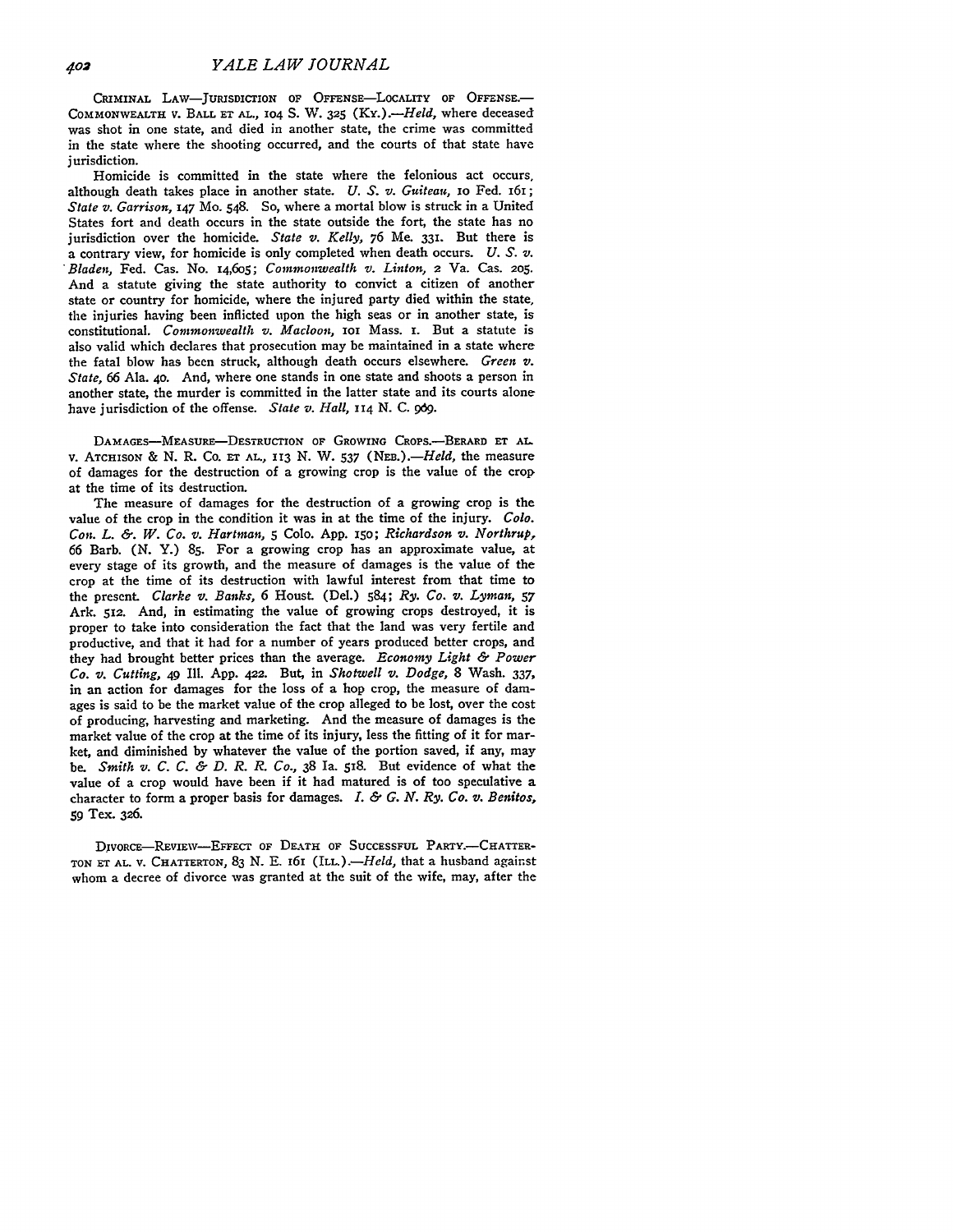death of the wife, sue out a writ of error to review the decree, though it does not appear from the record that the wife left property in which the surviving husband will take an interest on the decree being reversed.

There is a conflict in the holdings of the court upon this subject. An action to procure a judgment of divorce is a purely personal one, and cannot survive the death of either party, and a court is deprived of the power to review. *Kirschner v. Dietrich,* **i1O** Cal. **502.** Such death operates to abate the action. *Barney v. Barney,* **14** Iowa 189. **A** motion to set aside a decree after death of one of the parties will be denied, *Watson v. Watson,* i Hun. **267.** But a separate action in the nature of a bill of revivor may be brought, which will bring all the heirs and interested persons in to defend. *Groh v. Groh, 171* **N.** Y. Supp. **985;** *Zoellner v. Zoellner,* 46 Mich. **511.** But there must be sufficient grounds for granting a new trial. *Roberts v. Roberts,* **i9** P\_ I. 349. While in *Israel v. Arthur,* 8 **Colo. 85,** it was held that a decree could be reviewed on a writ of error, whether property rights are affected or not. *Boyd's Appeal,* **38** Pa. St. **24i.** But it will not lie against anyone but him who was a party or privy to the first judgment. *Wren v. Morse et al.* **7** Ill. **72.** And when a court once acquires full jurisdiction, during the life-time of both parties, the death of one after trial will not abate the suit; it is but an irregularity. *Danforth v. Danforth,* 118 Ill. **236.**

**DYING** DECLARATIONs-ADMIssmILrrY.-STATE v. **HOOD, 59** S. **E. 971** *(W. VA.).-Held,* that it is no ground for excluding a dying declaration that it does not appear that the declarant does not believe in God, and rewards and punishments after death.

The first reported case of a dying declaration being admitted as evidence was in **1722,** in *Rex v. Reason,* I Strange 499. Common law was that one who does not believe in the existence of a Supreme Being who will punish false swearing in a future world is incompetent, and consequently, dying declarations would not be admissible. **i** *Greenleaf Ev.* Sec. *157; State v. Ah Lee, 8* Ore. **218.** But many states hold that this rule has been abrogated, *People v. Sanford,* 43 Cal. **29,** and that a situation so solemn and so awful as impending death is considered by law as creating an obligation equal to that imposed by an oath, *Dixon v. State,* **13** Fla. 636, but the use of profane language immediately preceding the statement is hardly to be reconciled with such an assumption. *Tracy v. People,* 97 Ill. ior. And a disregard of the law of God in his outpourings of blasphemy should surely affect the credibility of the declaration when admitted. *Nesbit v. State,* 43 Ga. 238. Some cases go further and say no reliance whatever should be placed on them, *State v. Elliott,* 45 Iowa 486, and the extreme ruling is that non-belief in God renders them inadmissible, but the law will presume such belief until contrary is proved, *Donnelly v. State, 26* N. J. L. 463.

EASEMENTS-EXTENT **OF RIGHT-BuRDEN OF** PRooF.-ATTERBURY **V. McCLURE, 104 S.** W. **958** *(KY.).-Held,* that the long and uninterrupted use of a roadway across the land of the defendant casts upon him the burden **of** showing that it was merely permissive.

It is a well-established rule that the mere permissive use of the land of another for any length of time will not ripen into a prescriptive right and may be prohibited or discontinued at the pleasure of the owner. *Hagerle v.*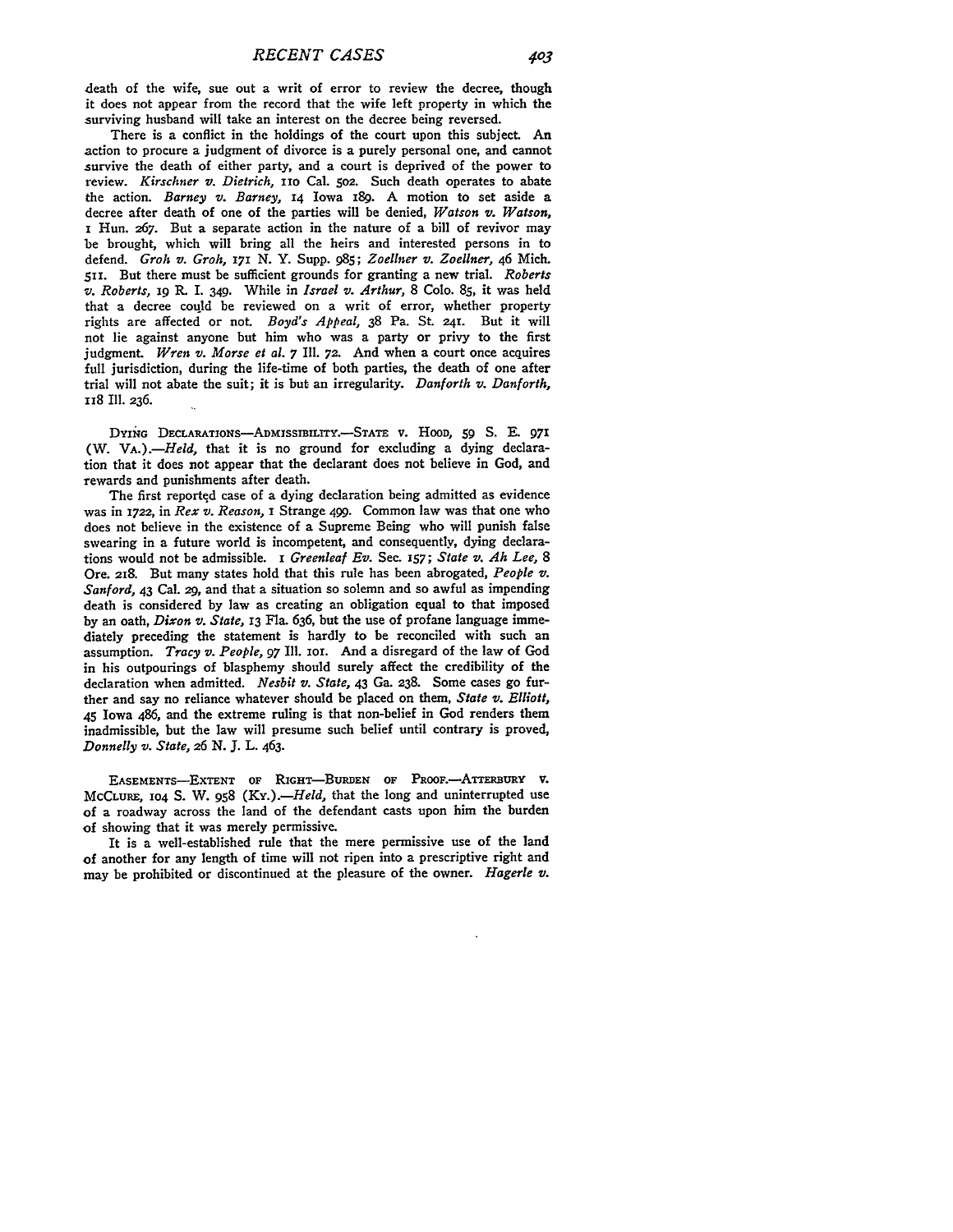Beebe, 123 Iowa 620; Belser v. Moore, 73 Ark. 296. But it is held that the use of a way for the statutory period, unexplained, raises the presumption that it is used under a claim or assertion of right, and not by permiss *674. Pavey v. Vance,* 56 Ohio St. 162. Some courts have held that the use of land, whenever one sees fit and without asking leave, is an adverse use. However, the use of a way without objection or hindrance is not inconsistent with its use by permission. It must appear that the use was enjoyed under such circumstances as to indicate that it was claimed as a right and not regarded by the parties as a mere privilege revocable at the pleasure of the owner of the soil. *C. B. & Q. R. R. Co. V. Ives,* **202** Ill. **71;** *Conyers v. Scott,* 94 **Ky.** 123.

FALSE IMPRISONMENT-ARREST ON CRIMINAL CHARGE-DAMAGES-ELE-MENTS OF COMPENSATION. -CLARK V. TILTON, 68 ATL. 335 (N. H.).-Held, that the measure of damages would be the amount which would compensate<br>plaintiff for the injury he had sustained because of the arrest, and not such damages as resulted to him **by** the suppression of the criminal prosecution. It seems that the courts have been far from uniform in allowing the

expenses incurred in the prosecution of cases of torts to be recovered as damages. Bank v. Williams, 62 Kan. 431; Wilson v. Town of Granby, 47 Conn. 59. In general, the principle which seems to guide the courts in this regard is the distinction drawn as to the malice or negligence of the act complained of. *Clark v. Wolfe,* **115** Ga. **320;** *Eatman v. Railroad Co.,* **35 La.** Ann. loi8. In actions for false imprisonment, however, the courts have allowed counsel's fee and costs necessarily incurred because of the false imprisonment to be considered with other expenses in the jury's estimate of damages, even though no bad faith or litigious conduct on the part of the plaintiff appears. *Stewart v. Kimball,* 43 Mich. 443; *Parsons v. Harper,* 16 Gratt. 64. And as a general rule it is held that the measure of damages in these cases is the actual expense incurred. *Duggan v. B. & 0. R. R.,* **i59** Pa. St. 248; *Woodfolk v. Sweeper,* 2 Humphr. 88.

GARNISHMENT-SUMMONS--WHEN ISSUED.-WEBSTER **MFG. CO.** V. **PEN-**ROD, **114** N. W. **257** *(MINN.).-Held,* that a garnishee summons is issued when delivered by the plaintiff or his attorney to the proper officer for service upon the garnishee, and when the writ is sent to the officer by mail, delivery is not completed until received by him.

In those states in which the issuing of the writ is the commencement of the action, "issuing" is generally construed to mean the delivery of the writ to the sheriff with the intent to have it served. *Wilkins v. Worthen,* 62 Ark. 4O. And a writ is said to be "delivered" within the meaning of this rule designated or provided by the officer for that purpose, or put in the course<br>of delivery. *Mich. Ins. Bank v. Eldred*, 130 U. S. 693; *Webster v. Sharpe*,<br>116 N. C. 466. So, as it is held in some states that when a letter person to whom it is addressed, *Taylor v. Merchants Life Ins. Co., 9* How. 390, by analogy, the writ is deemed by some courts to be delivered to the officer when it is mailed, addressed to him. *Burdich v. Green,* 18 Johns. 14.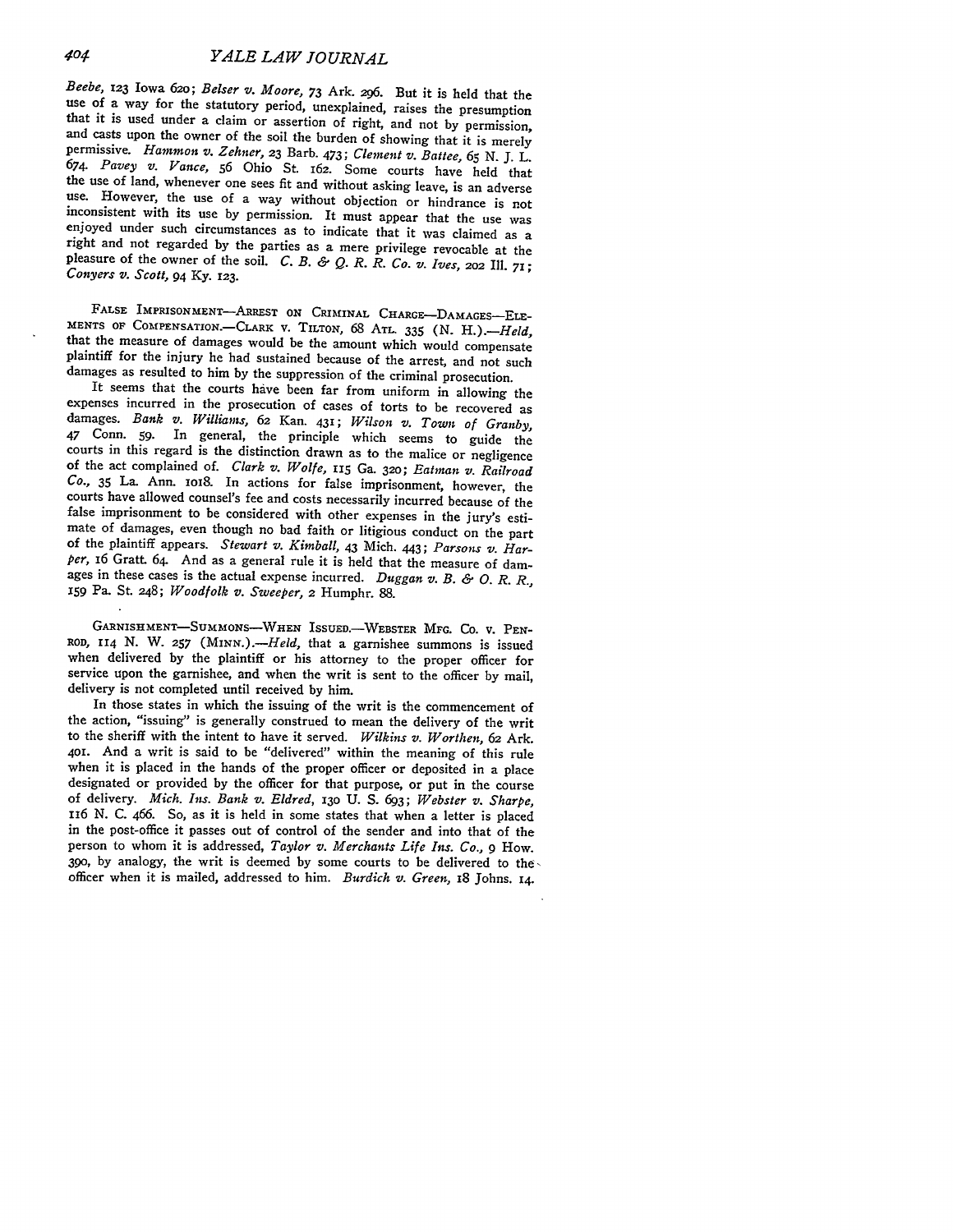However, the delivery of the writ will not constitute the commencement of the action unless there is a *bona fide* intention at the time of delivery of having it served. *Burnell v. Babbitt,* **65 N.** H. 168; *[Vest v. Engle, IoI* Ala. **509.**

INTOXICATING LIQUORS-SALES WITHOUT LICENSE-EVIDENCE.-STATE V. BROWN, 102 S. W. 394 (ARK.).--On trial for selling liquor without a license. a witness testified that he asked the accused to sell him some whiskey; that the accused replied that he could not sell, but that he would loan him some;<br>that the accused let the witness have two bottles of whiskey; that nothing was said as to when the same was to be returned or paid for; that about an hour and a half later, the witness returned and asked the accused what it cost to get whiskey there, and gave the accused that sum, and told him that when he made an order for whiskey, to get the witness some, and keep that in place of what he had got. *Held,* a sale as a matter of law. Battle, J., *dissenting.*

A sale implies a transfer of property for money. And, as a general rule, when a statute refers in terms to contracts of sale, it has no application to contracts of exchange. *Massey v. State,* 74 Ind. 368. And, while under the code of some states a "loan" would be as between the parties a "sale" as distinguished from a mere bailment, it would not be a sale within the mean- ing of a statute prohibiting the sale of intoxicating liquor without license, which, because of its being penal in its nature, must be strictly construed. *Skinner v. State,* 97 Ga. 69o. These courts, however, will not countenance an attempted evasion of a statute, and it is generally for the jury to determine whether there was a sale or a *bona fide* exchange. *Robinson v. State,* **<sup>59</sup>**Ark. 341; *Coker v. State,* 91 Ala. 92. But there are many courts that hold that the intention of the legislature to inhibit the sale of liquor, in the broadest sense of that term, includes barter and exchange. *Keaton v. State,* <sup>36</sup> Tex. Cr. **259;** *Sparks v. State, 99* S. W. 546. It is said that practically there is no difference between the terms. And to make such a refinement the turning-point of the interpretation of a statute, contrary to the plain intent of the legislature, would be a violation of all sound rules of construction. *Howard v. Hanis,* 8 Allen **297.** It has been held that a loan is a sale and this was without any limitation. *Tombeaugh v. State,* 98 S. W. **<sup>1054</sup>** (Tex.); *Keaton v. State,* 36 Tex. Cr. **259.**

JUDGMENTS-VACATING--MERITORIOUS **DEFENSE.-BRANDT** v. LITTLE, **<sup>91</sup>** PAC. 765 (WASH.).-*Held*, that where an independent action is brought to vacate a judgment as obtained without jurisdiction, a showing that the defendant has, or at the time of judgment had a defense, is none the less necessary because the judgment may have been so obtained, especially if the lack of jurisdiction does not appear on the face of the record.

It seems to be the general rule in this country that a Court of Equity will not set aside a judgment, void for want of jurisdiction of the court ren- dering it, unless the party asking it has, or presents, a meritorious defense. *Meyer v. Wilson, 166* Ind. 651; *White v. Crow,* **io** U. **S.** 183. However, it has been held in a number of states that a judgment rendered against a person who has not been served with process and by a court which has no jurisdiction over the parties is absolutely void, and that it is not incumbent upon the plaintiff, seeking to restrain its enforcement, to allege and prove a valid defense to the cause of action. *Mosher v. McDonald & Co.,* 128 Iowa 7o;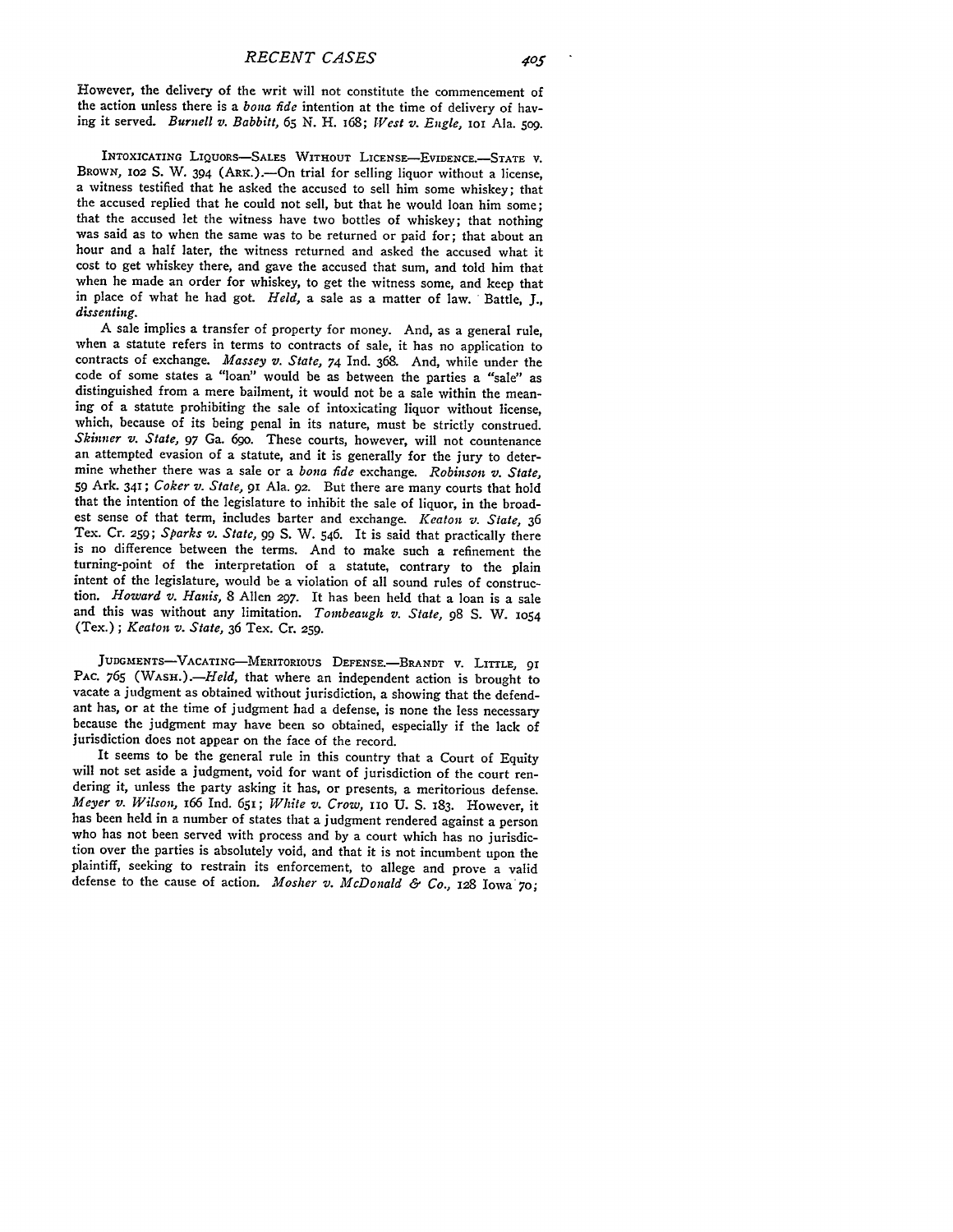*Blakeslee v. Murphy,* 44 Conn. 188. But equity will not interfere to enforce a mere technical right. *Gregory v. Ford,* 14 Cal. **138;** *State v. Hill,* 5o Ark. 458. And it has been held that, although the judgment is void for want of service on the defendant, a Court of Equity will not relieve until it is averred and proved that if the relief is granted, a result would be attained different from that reached by the judgment complained of. *Colson v. Leitch, iio* Ill. App. **509;** *Hockaday v. Tones,* 8 Okla. 156.

LEASE-COVENANT **AGAINST** ASSIGNMENTS-BREACH.-HERZIG v. BLUMEN-KROHN, 107 N. Y. SUPP. 570. A lease to B. contained a covenant against assignments without the lessor's written consent, and reserved to the lessor the right to re-enter for breach thereof. Before the commencement of the lessee's term, and without the lessor's consent, the lessee leased the same premises to defendant C. for the same term at the same rent by a lease which, except for the date and names of the parties, was a precise copy of the original lease. *Held,* that such second lease, though containing a covenant that the lessee should surrender on the last day of the term, and reserving to B. the right of re-entry for condition broken, constituted an assignment of the original lease, and not a sub-lease, and was therefore a breach of the covenant against assignment in the original lease. Ingraham, **J.,** *dissenting.*

Originally a reversion in the primary lessee of some fragment of his estate was needful to support a sub-lease, though it might be a day, *Crusoe v. Bugby,* 3 Wilson 234, an hour, or even a minute, *Poutney v. Holmes, i* Strange 404, but this rule is at present extended, and a reservation in the first lessee of a right of entry for breach of covenant brings about the same result, *Stewart v. Long Islapd R. R. Co., 102* **N.** Y. 6oi, being based on an early English case, *Doe v. Bateman,* 2 Barn. & **Ald.** i68, but there is an apparent conflict in New York itself, *Bedford v. Terhune, 3o* **N. Y.** 454. This latter view is based on the reversionary interest retained **by-** the lessee, *Collamer v. Kelly,* **12** Iowa **319;** that is, that a contingent reversionary interest to be availed **by** an entry for breach of condition is sufficient to change the character of an apparent assignment to a sub-lessee, *Dunlap v. Ballard,* <sup>131</sup> Mass. i61, but this principle is apparently predicated on statutory grounds, for it is contrary to common law, for such was not a reversion nor an estate, but a mere chose in action, *Southard v. Central R. R. Co., 26 N.* **J.** L. **21,** and could not be aliened or assigned or pass **by** grant of reversion, 2 *Washburn Real Prop.* 451; *Hoyt v. Ketcham,* 54 Conn. 60; and the modern view, irrespective of statute, follows the main case, *Sexton v. Chicago Storage Co.,* **129** Ill. 318.

MASTER **AND** SERVANT-AcTIONS FOR WRONGFUL DISCHARGE-OTHER EMPLOYMENT AS A GROUND FOR REDUCTION OF DAMAGES.—BEISSEL V. VERMIL-LION FARMERS' ELEVATOR Co., **113** N. W. *575 (MINN.).-Held,* where the employee is wrongfully discharged prior to the termination of his contract of employment, in an action to recover the stipulated wages for the entire term covered by the contract, the employee is not required to allege and prove that in the *interim* he was unable to obtain other employment.

Where a servant is discharged before the expiration of his term of service, and endeavors, but is unable to obtain other employment, the measure of damages is the sum fixed by the contract of such unexpired term. *Southwick v. Bernhard, i7* N. Y. Supp. 478. And, while a party is bound